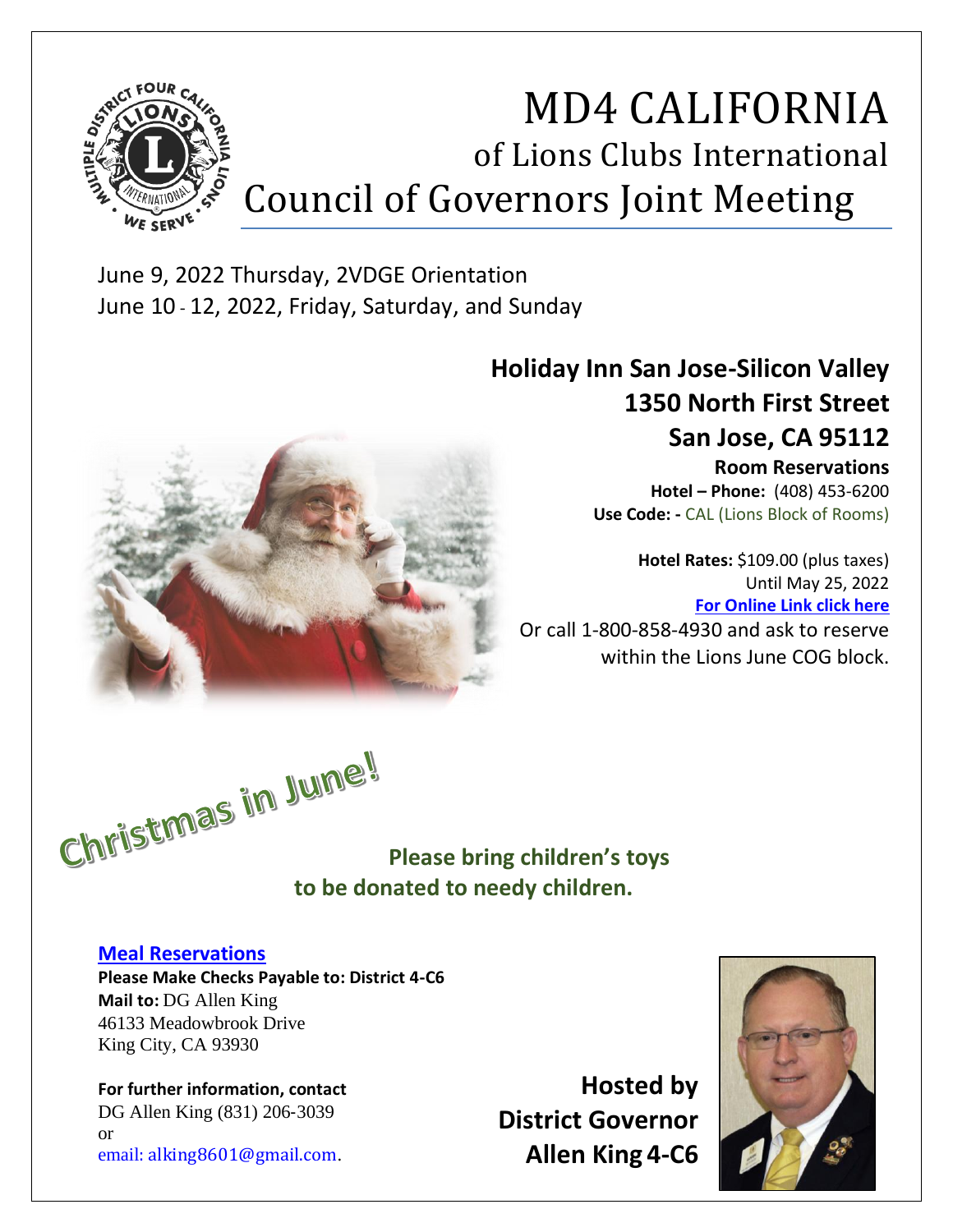# 2VDGE ORIENTATION SCHEDULE

| Registration |                                                                                                                                                                                                                                                                                                |
|--------------|------------------------------------------------------------------------------------------------------------------------------------------------------------------------------------------------------------------------------------------------------------------------------------------------|
|              | <b>THURSDAY, June 9 Holiday Inn San Jose-Silicon Valley Hotel (Business Casual Attire)</b>                                                                                                                                                                                                     |
|              | All 2VDGEs and their spouses and partners will be introduced as part of a light<br>casual, interactive session. Basic information will be covered including travel<br>expectations, reimbursement, council events and meals, MD4Con, LCICon,<br>protocol, attendance expectations, and attire. |
|              |                                                                                                                                                                                                                                                                                                |
|              | Purpose Statement and Vision: MD4 Council of Governors                                                                                                                                                                                                                                         |
|              | Responsibilities: MD4 business; meetings/agendas, introduction to the Blue Book -<br>Section by Section, MD4con responsibilities, committees, financials, planning the                                                                                                                         |
|              | MD4 year, ongoing communication, Policies and Rules, Directory.                                                                                                                                                                                                                                |
|              |                                                                                                                                                                                                                                                                                                |
|              | 2VDGEs will determine which committee they will consult; uniforms selection;                                                                                                                                                                                                                   |
|              | future Council meeting locations.                                                                                                                                                                                                                                                              |
|              | 4:30 - 4:45  GAT introductions                                                                                                                                                                                                                                                                 |
|              | 1:15 - 4:45  Spouses and Partners<br>w/ CC spouse PDG Joe Pugliese and Lion Suzie DeUnger<br>Long range plans, service projects activities, and fund-raisers; packing<br>demonstrations; shadow boxes. Light refreshments served.                                                              |
| 6:30         |                                                                                                                                                                                                                                                                                                |
|              | Other Councils will be arriving for check-in. Dinner On your own by council, if you like, out on the town.                                                                                                                                                                                     |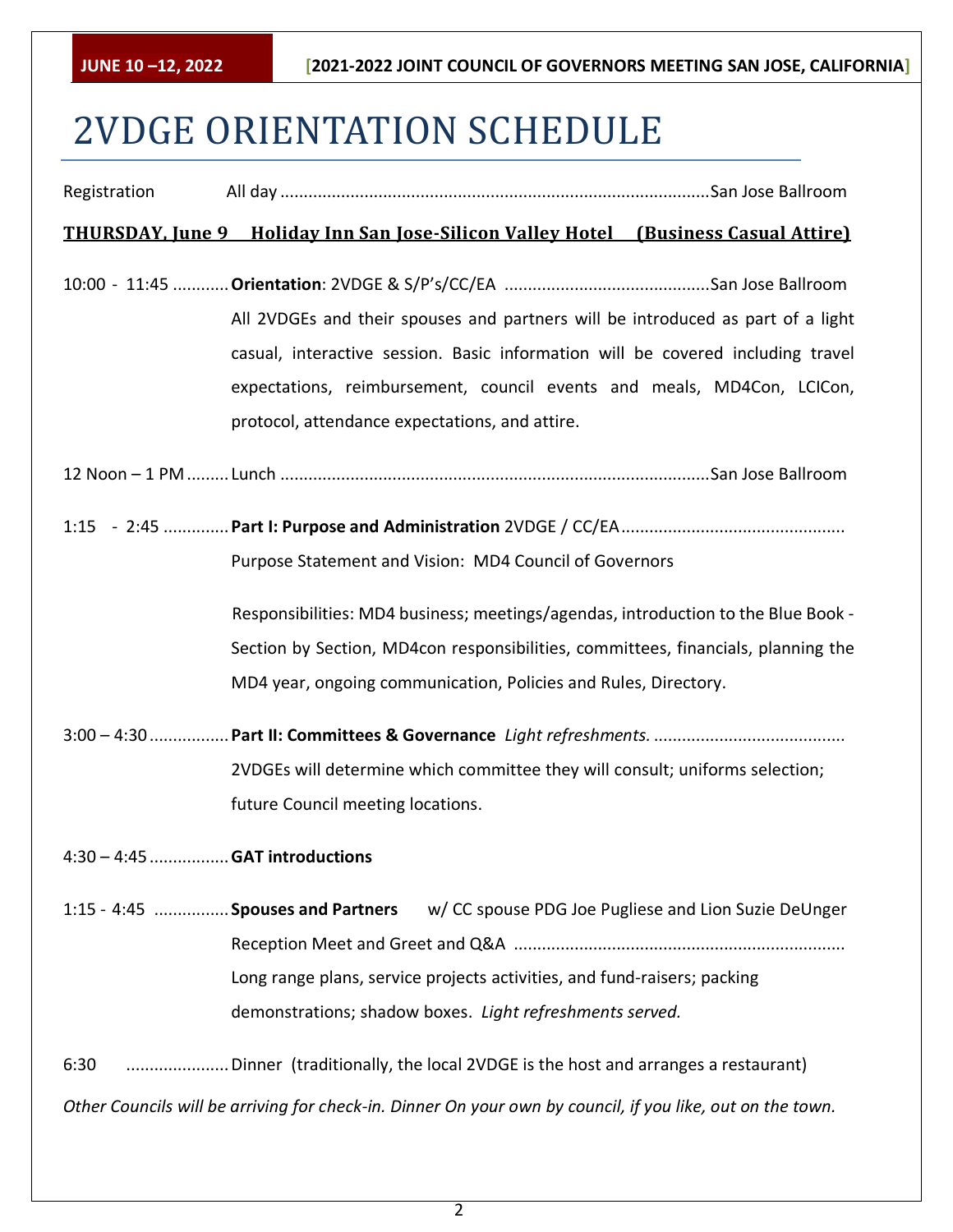# **COG SCHEDULE**

## **Registration** All day

|                | FRIDAY, June 10 (Council Casual Attire Governors; Business Casual - 2ndVDGEs)            |  |
|----------------|------------------------------------------------------------------------------------------|--|
|                |                                                                                          |  |
|                | 9:00 - 11:30 DG, DGE, 1VDGE, 2VDGE GAT Meeting (Open to all)  Salon D-F                  |  |
|                | 1. Q&A discussion and review of status of districts and clubs                            |  |
|                | 2. Refresh on Policy, Administration, and expectations.                                  |  |
| $9:00 - 11:45$ | Committee Meetings                                                                       |  |
|                |                                                                                          |  |
|                |                                                                                          |  |
|                |                                                                                          |  |
|                |                                                                                          |  |
|                |                                                                                          |  |
|                |                                                                                          |  |
|                | 1:30 - 2:30Area Caucuses - Councils meet by Area groups for committee appointments       |  |
|                |                                                                                          |  |
|                |                                                                                          |  |
|                |                                                                                          |  |
|                |                                                                                          |  |
|                |                                                                                          |  |
|                |                                                                                          |  |
|                |                                                                                          |  |
|                |                                                                                          |  |
|                |                                                                                          |  |
|                | SATURDAY, June 11. (Council Uniform / Business Attire for 2ndVDGEs)                      |  |
|                |                                                                                          |  |
|                |                                                                                          |  |
|                |                                                                                          |  |
|                | 11:00 - 12:00 Student Speakers Committee Contest Prep Meeting Salon A                    |  |
|                |                                                                                          |  |
|                | 1:15 - 2:00DGs - DGEs - Orientation (baton hand-off; the changing of the guard) San José |  |
|                | 1:15 - 2:00 1VDGEs & 2VDGEs - Workshop: Constitution & Bylaws  Santa Clara               |  |
|                |                                                                                          |  |
|                | 4:30 - 6:00 Council Chair Interview & Selection - Closed: DGE/CC Candidates San Jose     |  |
|                |                                                                                          |  |
|                |                                                                                          |  |
|                |                                                                                          |  |
|                |                                                                                          |  |
|                |                                                                                          |  |
|                |                                                                                          |  |
|                | 11:15-12:00 Toast, Spouse/PIS Shadowbox Presentation                                     |  |
|                | Have a safe trip home - see you at the International Convention in Montreal.             |  |
|                |                                                                                          |  |
|                |                                                                                          |  |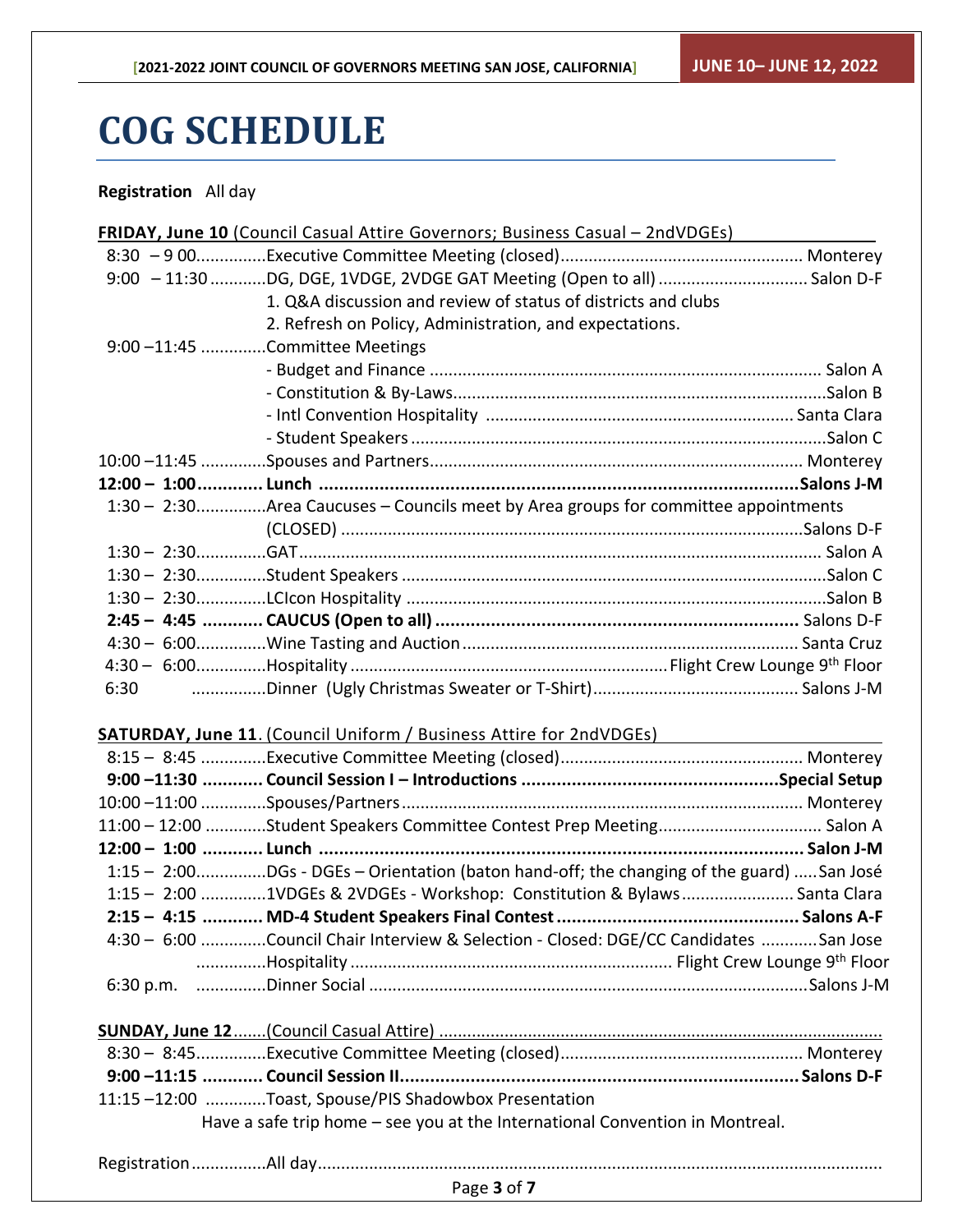# **CAUCUS Friday 2:45 – 4:45**

## AGENDA

Please note that any presentation should be informal, and allow for questions and discussion with the Council on any items pertaining to plans or activities this year.

- 1 MD-4 2022-2023 Calendar for Review –MD4 Executive Administrator Cass Cara
- 2 Motions: Fall and Joint Council meeting locations. Accept PDG Doug Wight's resignation from Marketing
- 3 Formation of a Tech Committee to handle virtual meetings and AV at events.
- *4* **MD-4 Committee Appointments:**

#### **Area 1**

Lions Youth Outreach 4 yr term Student Speakers 4 yr term Marketing 2 year term (vacancy)

### **Area 2**

Budget and Finance 4 yr term; Long Range Planning 4 yr term; Marketing 4 yr term

**Area 3**

Constitution and Bylaws and Rules 4 yr term

#### **Area 4**

Long Range Planning 3 yr term; Convention Management 4 yr term; International Convention Hospitality 4 yr term

## **South** Youth Exchange

- Global Leadership Coordinator
- Global Membership Coordinator Family &Women's membership development Specialist
- Global Services Coordinator Vision Specialist Environmental Specialist Hunger Specialist Pediatric Cancer Specialist Diabetes Specialist
- Peace Poster/Essay Contest Specialist
- Leo Advisor

**Ad Hoc Committees:** Will they continue? Who are the members?

- Youth Protection areas
- Cal Refresh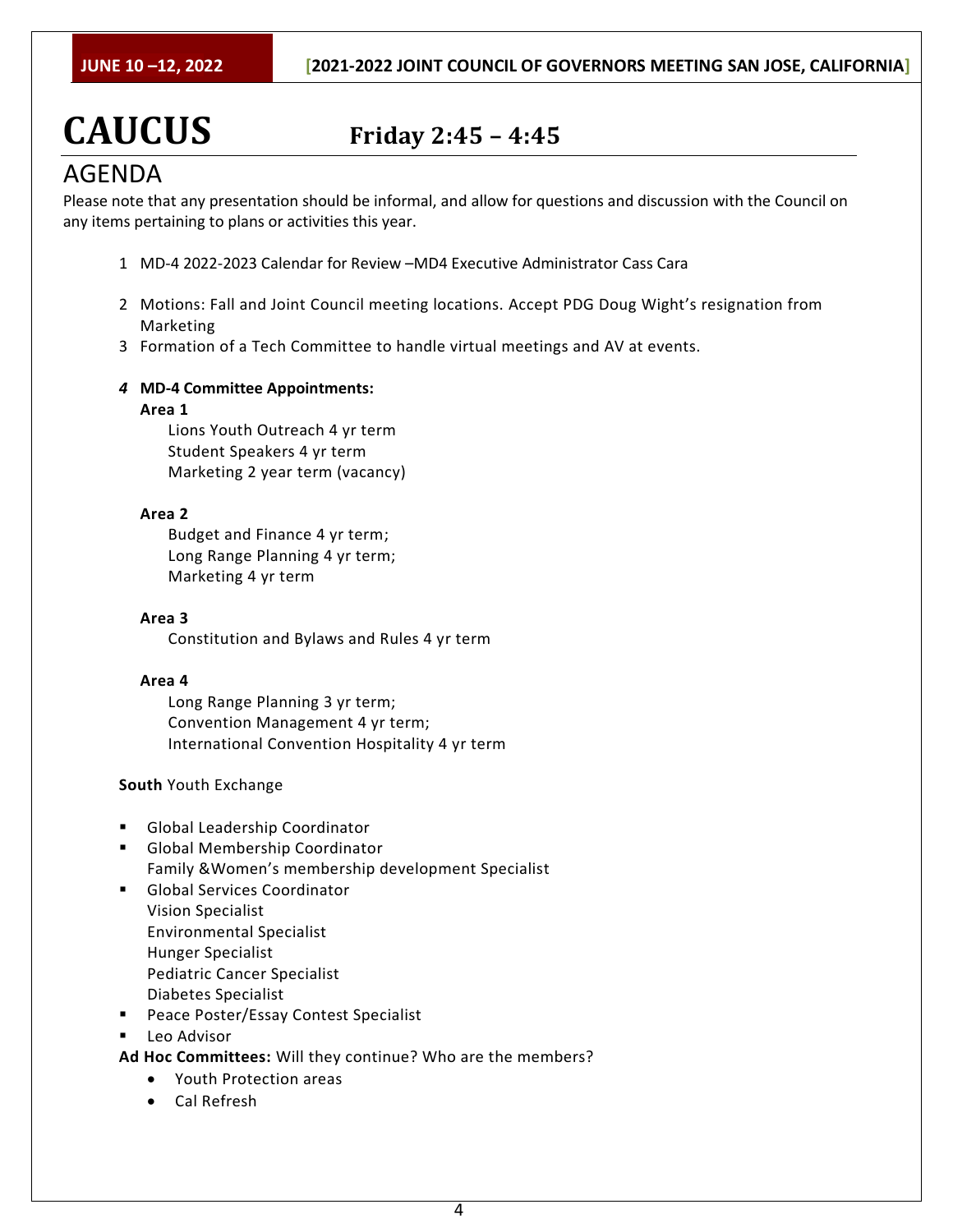Registration All day

# **SESSION I Saturday 9:00 Council Uniform Business Attire**

## AGENDA

|     | 9:00 a.m. CALL TO ORDER                                                                       | Council Chair Linda Pugliese |
|-----|-----------------------------------------------------------------------------------------------|------------------------------|
| 1.  |                                                                                               |                              |
| 2.  |                                                                                               |                              |
| 3.  |                                                                                               |                              |
| 4.  | <b>INTRODUCTIONS</b>                                                                          |                              |
| 5.  |                                                                                               |                              |
| 6.  | *[M]Approval of the Fall and Mid-Winter Minutes<br>*[M]Approval of the 2022-2023 MD4 Calendar |                              |
|     | <b>FOUNDATION REPORTS (5 minutes or less)</b>                                                 |                              |
| 7.  |                                                                                               |                              |
| 8.  |                                                                                               |                              |
| 9.  | *[M] Appointment of an outgoing DG to the SSF Board 2022-2023                                 |                              |
| 10. |                                                                                               |                              |
| 11. | USA/Canada Leo Leadership Forum 2022  PDG Kevin Patel and PDG Jamie Hart                      |                              |
| 12. |                                                                                               |                              |
|     | 15 minute break                                                                               |                              |
|     | <b>COMMITTEE REPORTS (5 minutes or less)</b>                                                  |                              |
| 13. |                                                                                               |                              |
| 14. |                                                                                               |                              |
| 15. | Family and Women's Membership Development Lion Arminda Ruiz, Specialist                       |                              |
| 16. |                                                                                               |                              |
| 17. |                                                                                               |                              |
| 18. |                                                                                               |                              |

19. Long Range Planning & Research........................................................................PDG Linda Griffin 20. Convention Management.............................................................................PDG John Ruiz, Chair 2019 MD4 Convention, San Diego Final Report ............................................................................. 21. International Convention Hospitality: Wrap-Up..................... PDG Alberto Montes De Oca, Chair

**11:30 a.m. RECESS**